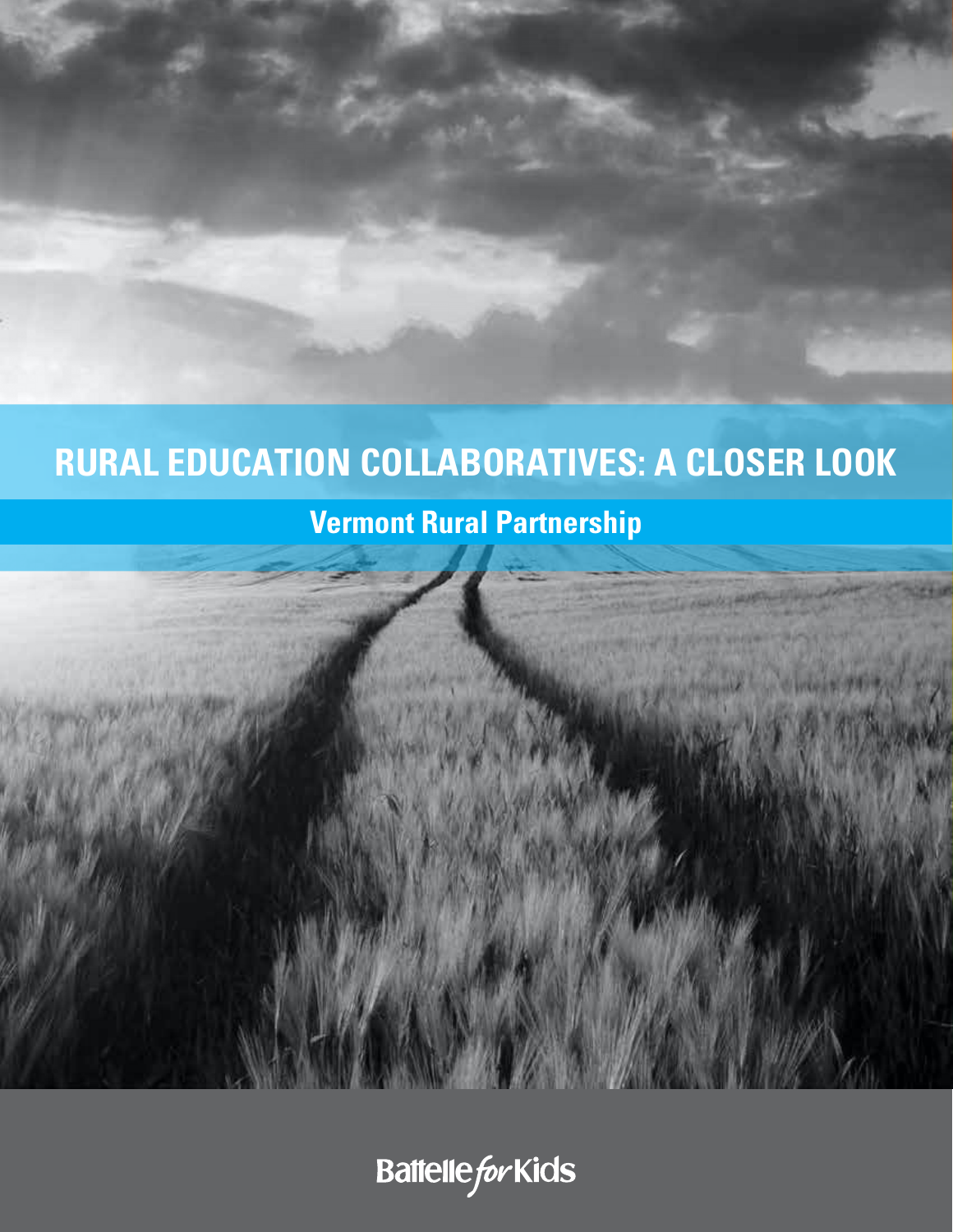## **VERMONT RURAL PARTNERSHIP**



Battelle for Kids (BFK) has thought deeply about, researched, and invested in rural education collaboratives (RECs). In 2015, BFK partnered with Education Northwest (EdNW) to study 17 of the most promising RECs across the country to learn how they are advancing equity, economic growth, and educational change for rural students and communities. Our research and lessons learned are detailed in the paper, *Generating Opportunity and Prosperity: The Promise of Rural Education Collaboratives*.

In addition, we developed in-depth case studies of four of the collaboratives—using in-person and phone interviews, direct observations of collaborative activities, and other research—including:

- [Eastern Shore of Maryland Educational Consortium](http://www.esmec.org/)
- [Northwest Rural Innovation and Student Engagement Network](http://nwcc.educationnorthwest.org/nw-rise-network)
- [Ohio Appalachian Collaborative](http://portal.battelleforkids.org/OAC/oac-home)
- [Vermont Rural Partnership](http://www.vermontruralpartnership.org/)

Each collaborative offers a unique characteristic that, when taken together, provides real insight into what it takes to advance rural educational opportunity—being well-grounded, well-designed, well-positioned, and well-timed.

There is great promise in rural collaboratives to help elevate the voice of rural districts; uplift and empower isolated educators, administrators, and students; and use limited resources to tackle big issues. Join us as we continue to lead, serve, innovate, and connect collaborative action that advances rural educational opportunity and economic prosperity.

The recent passage of the federal [Every Student Succeeds Act \(ESSA\)](http://www.ed.gov/essa) signals a new era for innovative forms of state and local relationships in the relentless pursuit of educational excellence and equity. Innovation through collaboration is essential. BFK is committed to working with people and places across the country that want to make ESSA work for rural students, families, and communities. Our research on the value and impact of rural education collaboratives can help this effort.

#### **ABOUT BATTELLE FOR KIDS**

Battelle for Kids is a national, not-for-profit organization dedicated to moving education forward for students by supporting the educators who work with them every day. Our mission-driven team of education, communications, technology, and business professionals provides innovative services, solutions, and products that empower teachers, develop leaders, and improve school systems to advance learner-centered education and ensure the growth and success of all. Learn how we move rural education forward at bfk.org/rural.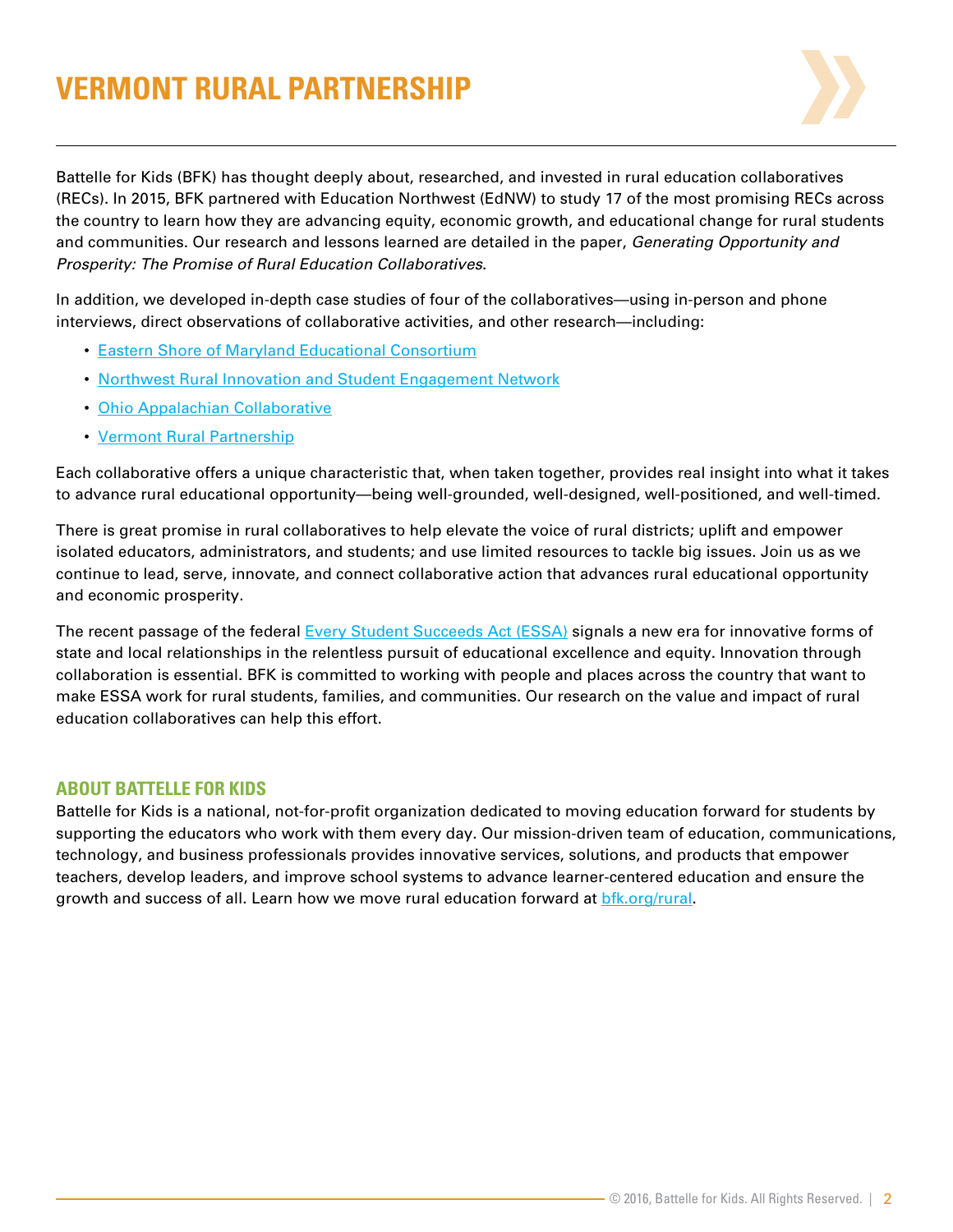## **OVERVIEW**

In 1993, Walter Annenberg announced a national \$500 million "challenge" for public education reform. A \$50 million subset of those funds was awarded to over 700 schools as part of the Annenberg Rural Challenge. One of those awards would enable then-principal Margaret MacLean to found the [Vermont Rural Partnership \(VRP\)](http://www.vermontruralpartnership.org/), a network of 17 rural schools in central and northeast Vermont whose mission is "to promote student voice and engagement through authentic place-based learning1 that celebrates the unique environment, culture, and heritage of each partner school and its community."

Three years after the Annenberg Rural Challenge began, a program scout convened a group of Vermont principals (MacLean among them), teachers, and community leaders representing seven schools with innovative practices. Together, the schools identified strengths and opportunities to highlight in a grant proposal. The result of these conversations became the VRP's four pillars—curriculum of place; student leadership; school and community partnerships; and assessment and documentation—which are integrated throughout the network's leadership, activities, and school instruction. Truly embedded in its rural school communities, the VRP approach uses the local environment to create opportunities for over 3,000 students in grades Pre-K–12.

Each year, VRP members participate in several activities related to setting Partnership priorities; applying for and peer-reviewing project mini-grant proposals; administrative collaboration and learning; and sharing project achievements and innovations. Principals, teachers, and students commit their time and energy to the Partnership, and receive both tangible (elevated voice, increased capacity, and connections to people and resources) and intangible (courage, inspiration, and new possibilities) benefits as a result.

## **FOUNDING**

While the Annenberg Rural Challenge scout brought them together, the first seven schools of the VRP quickly discovered commonalities. For example, each considered themselves "small rural," meaning their schools were located in communities with between 300 and 1,000 residents. They received varied and often limited support from supervisory districts. Their staff played many roles in the district. They had strong community ties. Their communities were economically diverse, took responsibility for their schools, and took pride in their individuality. Finally, with their small size, each school operated using local voices and involvement to inform decision making. For perspective, the smallest school in the state has about 19 students. Coupled with the fact that about one third of the 280 school districts in Vermont have fewer than 100 students, it becomes clear that the context of small, rural schools is important.

#### **VRP AT A GLANCE**

**State(s) Vermont** 

**Year Established** 1996

**Students Served** 3,000

**Member Schools** 17

> **Grade Level** Pre-K–12

**Focus Area(s)** Place-Based Learning, Student Leadership

**Annual Operating Budget** \$90,000

#### **VRP'S FOUR PILLARS**



The seven schools turned their common obstacles into opportunity and discovered a shared set of values. MacLean described the first meeting as each representative sharing his/her school's strengths and stories about what made the school unique. The key foundational values that were apparent in each school were student

1 According to vermontruralpartnership.org, "'Curriculum of Place' refers to an interdisciplinary curriculum woven from the threads of the local cultural and natural heritage … it is a curriculum that utilizes a community's resources, rich history, and local uniqueness to teach essential skills and concepts and stimulates discovery of the broader world."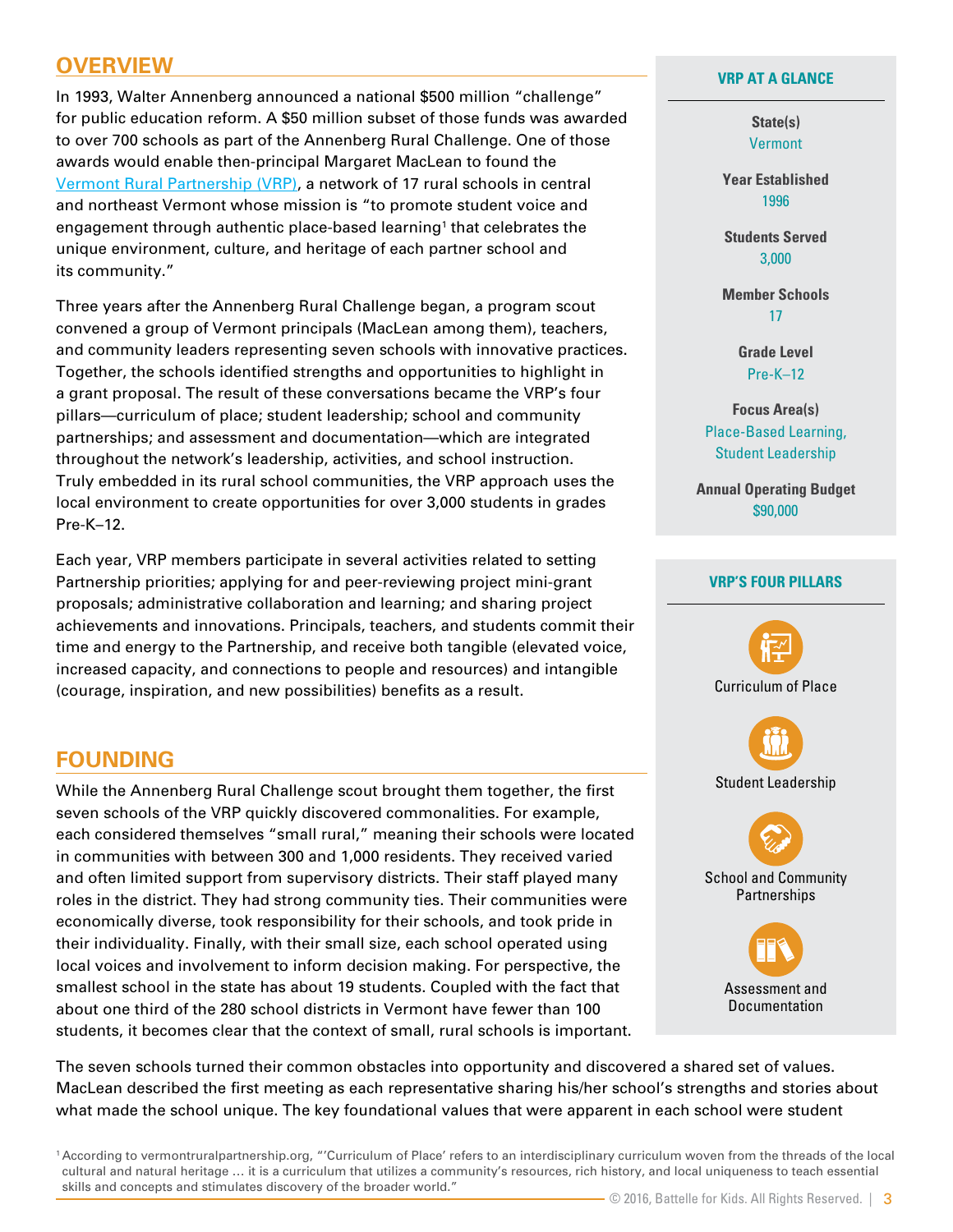voice and leadership and community partnerships. Community members were involved at various levels in schools and offered opportunities for innovative student learning.

> *"The idea of being small and not having a lot of resources, that is, leveraging community resources to meet standards and goals that you want for students (it takes a village kind of thing) … these schools were really good at that because they had to be. Because they were under-resourced in many ways."*

> > *—Margaret MacLean, Founding Member, Vermont Rural Partnership*

Once the group established common ground and purpose, they worked with the Vermont Agency of Education to submit a grant proposal to the Annenberg Foundation. They received a fiveyear, \$563,000 award. After the first year of programming, the Foundation encouraged the group to obtain nonprofit status and operate as a standalone organization. MacLean partnered with content experts, educators, and administrators to found the [Vermont Rural Education Collaborative](http://vermontcollaborative.org/) (VREC), a network of non-profit initiatives to enhance and support rural education in Vermont. The Vermont Rural Partnership is one such initiative.

### **FOCUS**

Using student empowerment, ownership of learning, and community partnerships as a starting point, the VRP identified four focus areas to address student needs: student leadership and voice; place-based learning; school and community partnerships; and assessment and documentation.

#### **STUDENT LEADERSHIP AND VOICE**

The Partnership's first focus area helps teachers identify ways to organize students so they are more empowered and responsible for their own learning. VRP's main partner in student voice is [Up for Learning](http://www.upforlearning.com/), run by a former founding member and school psychologist. The student leadership focus emphasizes authentic, practical ways for students to learn and exercise leadership development skills. As one VRP leadership member summarizes, "It is the difference between having a student council and a council of students."

#### **FROM STUDENT OWNERSHIP TO STUDENT ADVOCATE: CARA COOKSON'S STORY**

Cara Cookson, one of 20 class of 2000 graduates of The Cabot School in Cabot, Vermont, attributes her success at Mount Holyoke College to her quality high school education. "Every child at Cabot is special … Cabot is part of my heritage, my family tradition," says Cookson. "The school is the center of the village of Cabot, physically and metaphorically." Cookson was an active student in several VRP initiatives. "That was a big deal in my social development," says Cookson. "I was so blown away by the concept of rural being something worth investing in. As a young person, you get a lot of pop culture messages that living in a rural place is less than living in the city, that rural is a place to leave. So even though I had always been proud of my place and my family, it was important to me to have the idea cemented that rural is important—that there's this greater cultural value to it, value that is shared."

Cookson has been an ongoing advocate for rural communities and student voice at the national and state level. She was invited to help form a student leadership group and establish a national infrastructure around rural education issues. She stayed active with that work and the VRP throughout high school. "Having all those experiences helped me develop poise and confidence. It was a wonderful platform for me personally, for finding my voice as a leader," she says.

Her passion for the community brought her back to Vermont after several years as a U.S. Senate staffer in Washington, D.C. Cookson is currently a staff attorney with the Federal Judiciary in Vermont, a former member of the State of Vermont Human Services Board, and VRP advocate.

Story originally published in the Vermont Rural Partnership newsletter.

#### **PLACE-BASED LEARNING**

VRP leadership define place-based learning as a student-centered, sensory-based concept that focuses on the immediate environment and place (town, town history, rivers, mountains, etc.). VRP's place-based content expert develops ways to sequence "place" and helps teachers integrate it into unifying themes. For example, different grade levels focus on lessons centered on the local habitat. This is the "doing part in schools" because it quite literally connects teachers, students, and curriculum to the immediate environment.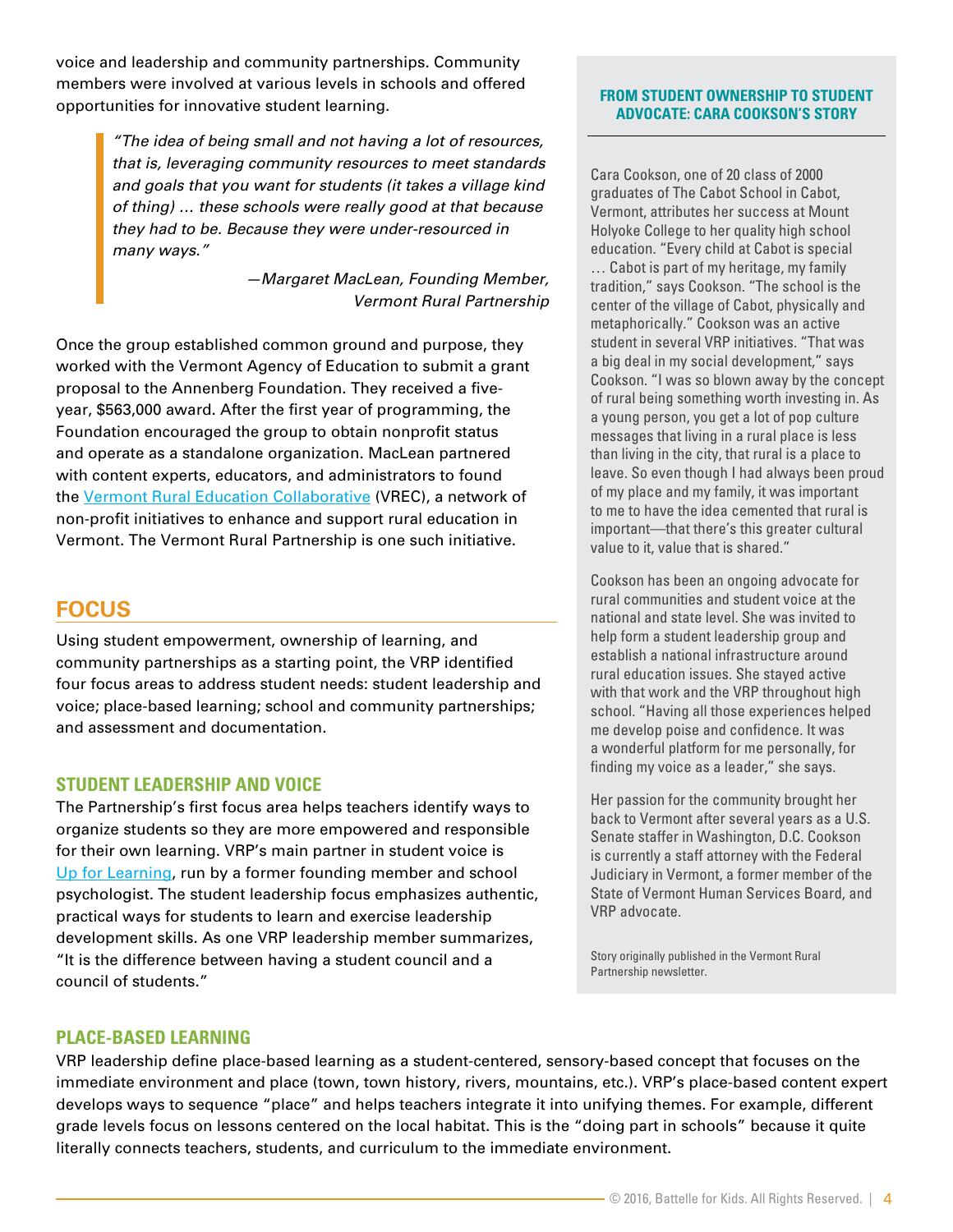#### **SCHOOL AND COMMUNITY PARTNERSHIPS**

VRP promotes connections between young people and adults through its school and community partnerships. Because schools in Vermont are the "hub" of the community, but 70 percent of voters do not have a child in school, VRP schools find creative ways to continuously engage the community and communicate the value and benefit of rural education—for example, using nature trails, town meetings, and highlightin environmental issues.

#### **ASSESSMENT AND DOCUMENTATION**

The VRP emphasizes "being able to tell your story well" and members publish documentation online that includes membercreated curriculum, reflections, and youth/community interactions as a way to continuously inspire the network. For example, some schools have used innovative approaches to progress reporting, using narratives to describe student growth and development as compared to report cards. Member schools have also shared project tools such as storytelling processes and place-based learning assessment rubrics.

#### **THE VALUE OF THE VRP**

The value of VRP membership is multi-dimensional. Schools are able to access resources as a collaborative that they could not reach individually. The VRP provides additional capacity for fund seeking, shared professional development, and targeted projects based on student needs. As a result of VRP-funded projects, some school teachers have received national attention that led to international opportunities. For example, a few teachers participated in the [Global Teacher Fellowship,](http://www.globalteacherfellowship.ruraledu.org/) sponsored by

#### **A PLACE-BASED CELEBRATION: FAYSTON SCHOOL 50TH ANNIVERSARY**

Fayston School principal, Mr. Berthume, shared how VRP support helped his school design, implement, and record a celebration of the school with the entire community.

"Our first year in VRP, we held a celebration of the 50th anniversary of our school. We did a variety of activities that culminated in a huge community celebration around the evolution of our school. Students told stories and made videos of what schooling was like before Fayston. Third and fourth graders did a StoryCorps piece like National Public Radio. We worked with the Folk Life Center and trained students to interview people with experiences in Fayston from its beginning to current day.

"We threw a really nice community celebration, where we shared the student learning with the broader community and called it a red carpet event. The staff and students really contributed their views on how they could get involved in the celebration. It was about being able to learn and it blended celebration and learning. I'm always looking for opportunities for kids to have a chance to exhibit learnings with an audience greater than their teachers or peers."

the Rural School and Community Trust, which allows rural instructors to travel, study abroad, and bring experiences back to their students.

The mini grant peer-review process is an excellent opportunity for sharing and professional development with "people who understand," which rural educators may not typically experience. One principal describes the difference reviewing with his peers makes:

*"There's great value because it's not just a couple of people sitting in a room saying yay or nay, and then writing that narrative feedback. It's a real discussion and a kind of excitement to say, 'Wow, I never thought about doing that … ' And reading [the proposals], and discussing them, and hearing about them really is a value-added of the work as well."*

While it is typical for educators to write grants for their own schools, there are opportunities to collaborate on projects with other VRP schools. For example, two nearby schools co-wrote a grant proposal and incorporated similar programs in their buildings. Students simultaneously developed, conducted, and analyzed a climate study of their schools. Throughout the process, the projects "exchanged" groups so that students could compare experiences. "We decided to nurture student voice that way," one of the principals stated. "There's some energy and excitement behind collaborating that way—there's pressure for both schools." When asked what value collaboration and mutually reinforcing activities held for his school, the principal remarked, "The more that we can collaborate, the more learning and free exchange of ideas and projects … things that are sometimes not measurable."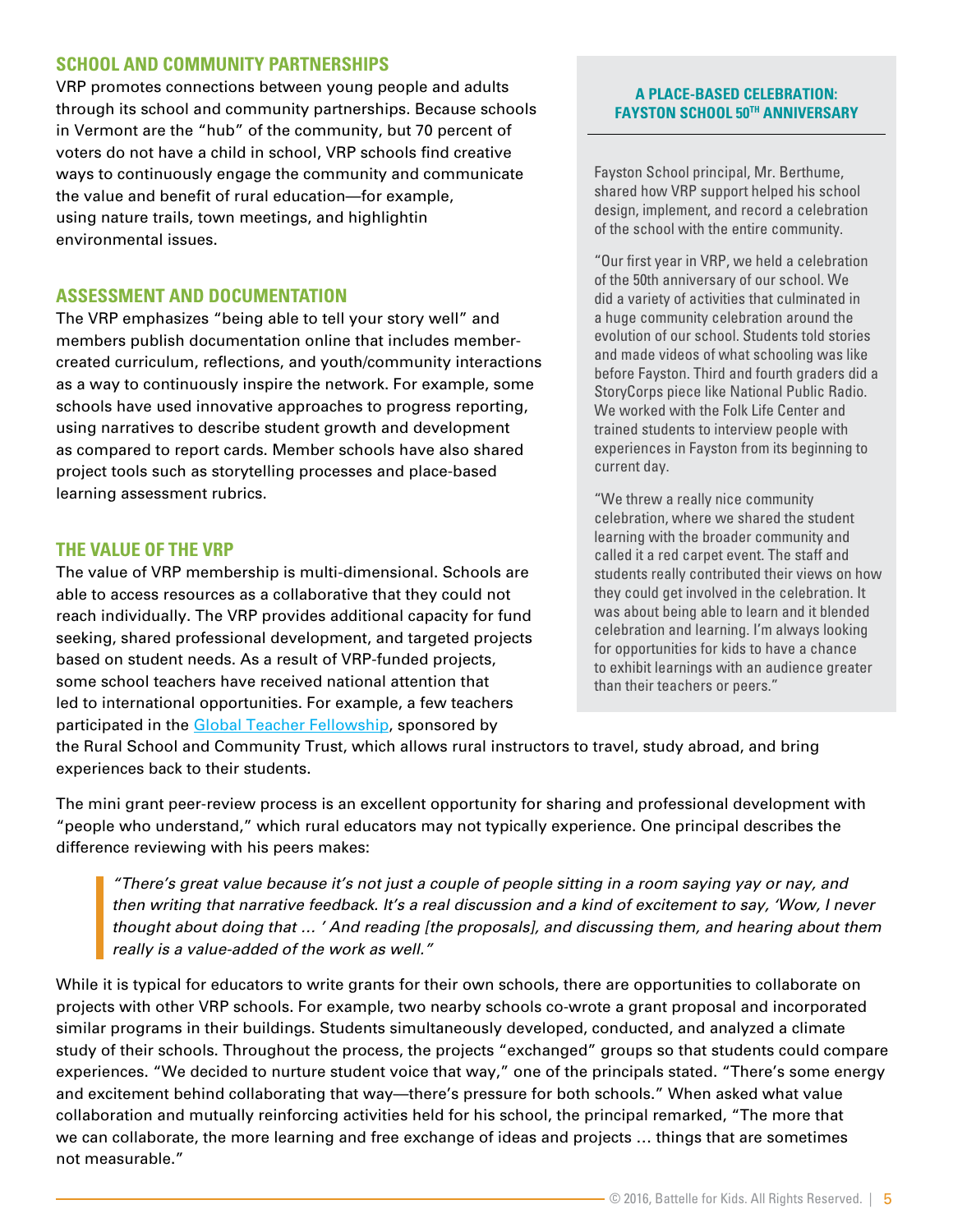## **EVOLUTION AND MILESTONES**

#### **OPERATIONS AND GOVERNANCE**

In the early days of design a horizontal leadership team organically emerged to guide implementation. The VRP leadership team is comprised of Executive Director Margaret MacLean, Place-based Learning Specialist Joseph Kiefer, Communications Specialist Eilleen Riley, and Shawn Gonyaw, a principal representative. The main responsibilities of the leadership team involve grant writing, coordination, administration, and communications. In addition to these technical roles, a content expert (place-based learning, student voice, food and nutrition, etc.) and rotating member school principal have historically served on the leadership team. Members meet monthly to design programming throughout the year.

Since its inception, the VRP has been deliberate about sustainability, so it purposefully stays small. Membership fluctuates slightly from year to year, but hovers around 15–18 rural schools. Recruitment is largely by word of mouth. On several occasions, a VRP member has moved to a new school, and the new building became involved. The lean infrastructure allows the Partnership to be more flexible and operate as a grassroots network. Initially, volunteers did much of the work, but contributors are now compensated on an ad hoc basis.

One major function of the leadership team is offering mini-grants to its member schools. MacLean scans grant opportunities on behalf of the Partnership, in which case the VREC acts as the fiscal agent, and distributes the funding to VRP schools. Some grants can be applied to the Partnership as a whole, while smaller grant opportunities may be more appropriate for individual schools to pursue.

#### **ACTIVITIES AND IMPACT**

The VRP leadership team holds four meetings for members each year to share information, plan, and collaborate around specific initiatives, including: 1) mini-grant announcement, 2) fall principal's retreat, where school leaders gather to plan the year, 3) mini-grant proposal peer review, and 4) spring conference. The spring conference is a particularly exciting event because Partnership schools share updates on their mini-grant projects and students, parents, and community members are involved. The spring conference coordinator described the energizing atmosphere generated by the event each year:

#### **MILESTONES**

#### **1996–1997**

- Seven schools form the Vermont Rural Partnership.
- Annenberg Foundation awards five-year, \$563,000 grant.

#### **1998–1999**

- Eleven new schools join the Partnership.
- A.D. Henderson Foundation awards \$500,000 grant to VRP.
- Student group organizes and hosts first regional event to showcase student voice and leadership.

#### **2001**

• First annual Learning in Place Conference "Sustaining Rural Culture through Place-Based Learning."

#### **2002**

• Student-led event combines with Learning in Place Conference for second annual Learning in Place Conference "Voices of Hope: Youth in Partnership."

#### **2003–2007**

• Three additional schools join the VRP.

#### **2007–2013**

- Documentation and communication support staff join the VRP.
- Up for Learning nonprofit established as outgrowth of student voice initiatives.
- Three teachers receive Global Teacher Fellowships.

*"We had almost 200 in attendance at the 2015 spring conference, with students playing key roles as hosts, emcees, and workshop leaders. This is a day when all our schools gather with adult and student teams to showcase the work they have been doing during the school year. We have music, great food, outdoor workshops, and opportunities for students to share their expertise. It is a wonderful day, and we all leave feeling really inspired!"* 

Projects range from school gardens, to outdoor classrooms, to community or school histories. In general, a single school undertakes the projects over the course of the grant, but a few schools are creating innovative collaboration by working together. In addition to sharing projects, some educators within the VRP act as pioneers, exploring new ideas. "Those teachers who are the exemplars create prototypes and help others to see what's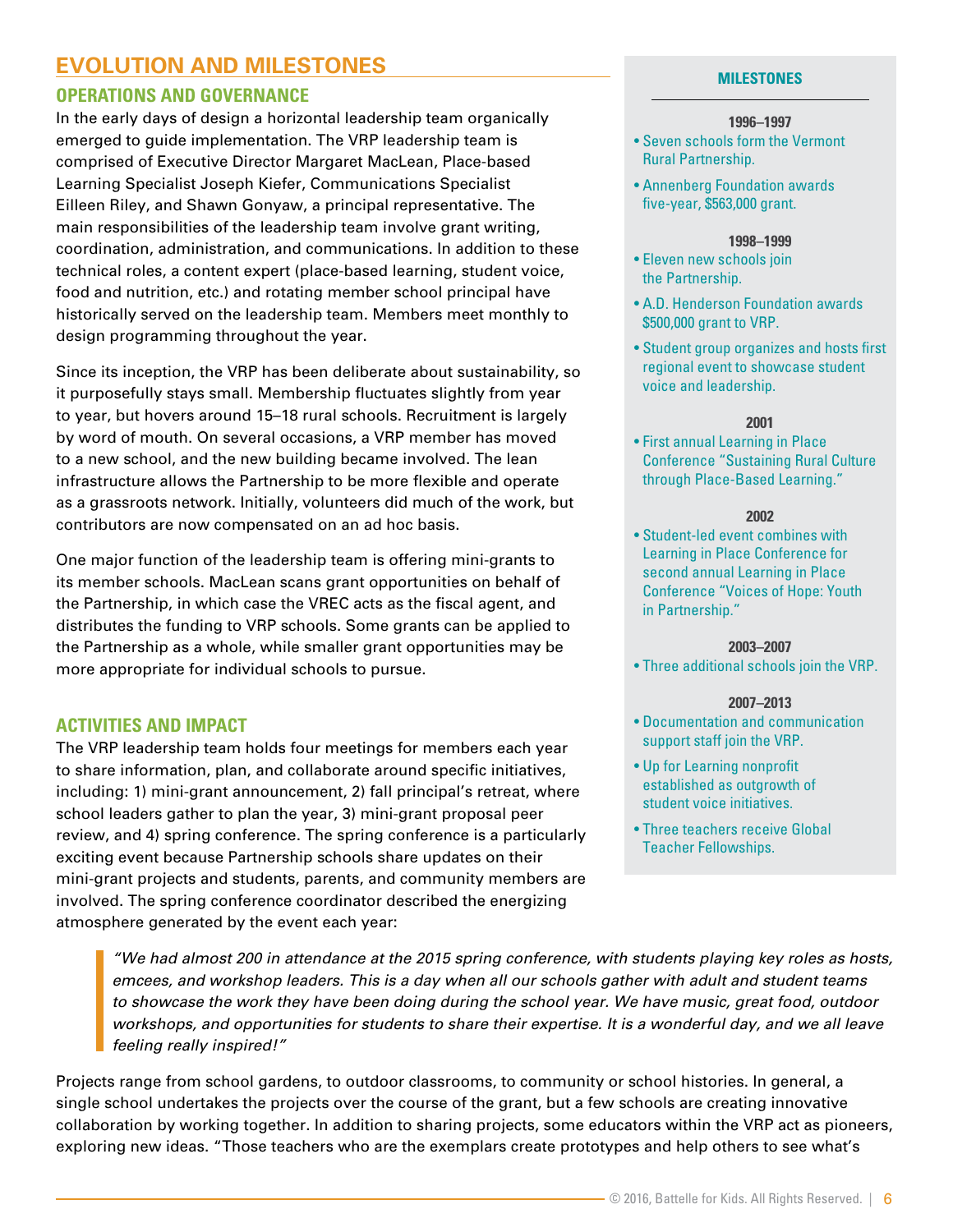possible," a VRP partner shared. "With support of the VRP, they were able to carve out those prototypes." Cabot and Fayston Schools are both examples of building innovation and creating value-added for other VRP members.

With so many diverse activities occurring in schools and across the Partnership, the leadership team measures success in several ways:

- Perceived benefit of VRP involvement among participating schools
- Alignment between the VRP, schools, and mini-grant project mission and goals
- Member awareness and level of participation in VRP activities (e.g., schools, principals, teachers, students, parents, etc.)

Margaret MacLean, the VRP executive director, also offers her own words of wisdom about reaching and recognizing success:

> *"Know the schools well. Get to know the teachers. Listen well and ask good questions. Know their needs. Have a vision of the possibilities and bring that vision and excitement to places. You have to be sensitive to how much you can expect; you can't overextend teachers. Sometimes people disappoint us, other times people go over and beyond."*

## **LESSONS LEARNED**

The VRP started as an organic, grassroots initiative to advance rural education by elevating the voices that are sometimes lost along the way. Rural Vermont school communities, especially students, have turned their immediate environment into opportunity using place-based learning. The long history of this collaborative lends itself to several lessons learned.

#### **BE WELL-GROUNDED**

Collaboratives must build strong relationships within and outside their member organizations. Leadership teams should listen carefully to constituents and provide quality ways for them to connect both in-person and remotely (blog, listserv, newsletter, social media, etc.). The VRP communications lead suggests, "Make sure you meet together and have fun at least twice a year. Get outside and really enjoy the rural places where your students live. Celebrate the unique heritage and culture of your place."

#### **DISTANCE MAKES A DIFFERENCE**

Rural schools often deal with isolation. In a rural collaborative, this can pose many challenges. In the VRP, schools tend to work separately, and then come together and share experiences. Some schools are as far as 60 miles apart. However, a few neighboring schools have started building "true collaboration," writing grants together and implementing complementary projects. Over time, VRP leadership has noticed that neighboring schools in the Partnership stay longer and participate more successfully. As a result, they are identifying "buddy schools" for some of the more remote members to keep schools involved.

#### **WHAT ENERGIZES ME? CABOT SCHOOL CREATIVE PLAY TIME**

When asked what energizes her most about participating in the Vermont Rural Partnership, Ms. Talamini of Cabot Elementary School shared the story behind a new student-designed playground.

"I get excited about the connection with other rural teachers. It's hard to be in these places sometimes due to isolation. I teach Pre-K part-time and literacy intervention for the entire school. [As a team] we've been redesigning and finding creative opportunities for kids during play time. We also had a team of kids working on writing the VRP mini-grant in the fall.

"First, we met with primary students and middle school students and asked them to design the program. Then, we had our 3D planning design phase, where we asked students to look around their natural environment and try to build creations using natural materials. Next, teachers showed students pictures from Pinterest of natural play spaces, and students narrowed it down and had a vote of which they wanted to have.

"What's powerful is seeing our students come together. Some of them don't leave our town. So going to other schools to host and get to know one another is so exciting for students. It really opened up the heart of teaching being part of the Partnership—because it gave us added support and connections and the desire to think outside of the box."